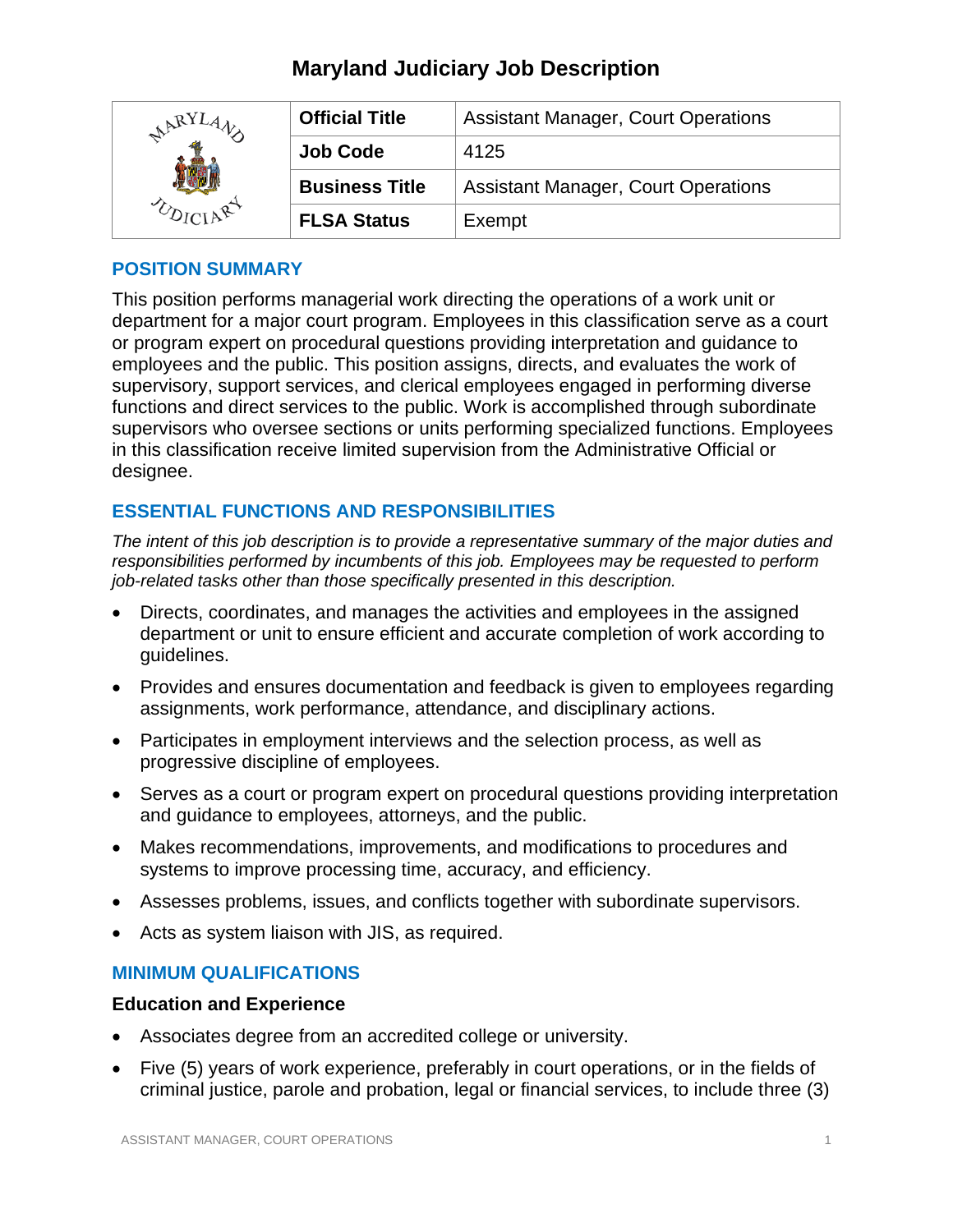# **Maryland Judiciary Job Description**

years in a trial or appellate court of the United States in which two (2) years consisted of supervising court staff.

## **Note:**

- A Bachelor's Degree may substitute two (2) years of non-court work experience.
- Additional court work experience, as defined above, may substitute on a year for year basis for up to two (2) years of the required education.

# **KNOWLEDGE, SKILLS, AND ABILITIES**

### **Knowledge of:**

- Maryland Judiciary's policies, procedures, laws, and forms involving various types of court cases and the implication each of these have on the accounting operations of the court.
- Judiciary Human Resources policies and procedures.
- Maryland Judiciary Court systems and operations.
- Appeal practices and procedures.
- The principles of office management and supervision.

## **Skill in:**

- Verbal and written communication.
- Guiding employees in demanding situations.
- Interpersonal communication and relations.
- Problem solving, prioritizing, scheduling, and decision making.
- Collaborative leadership.
- Analyzing information, problems, situations, practices, and procedures.

## **Ability to:**

- Communicate clearly, tactfully, and effectively with judges, the public, police agencies, attorneys, and other court officials and personnel, both verbally and in writing.
- Conduct research and problem solve often complex issues, concerns, or situations that may arise.
- Apply job-related terminology, policies, procedures, regulations, and laws to define problems, collect data, establish facts, record data, appropriately complete forms, and provide information to customers.
- Plan, organize, assign, coordinate, supervise, and evaluate the work of a large staff.
- Resolve unusual and/or complex situations in accordance with established procedures or assist staff in resolving cases requiring deviation from standard procedures.